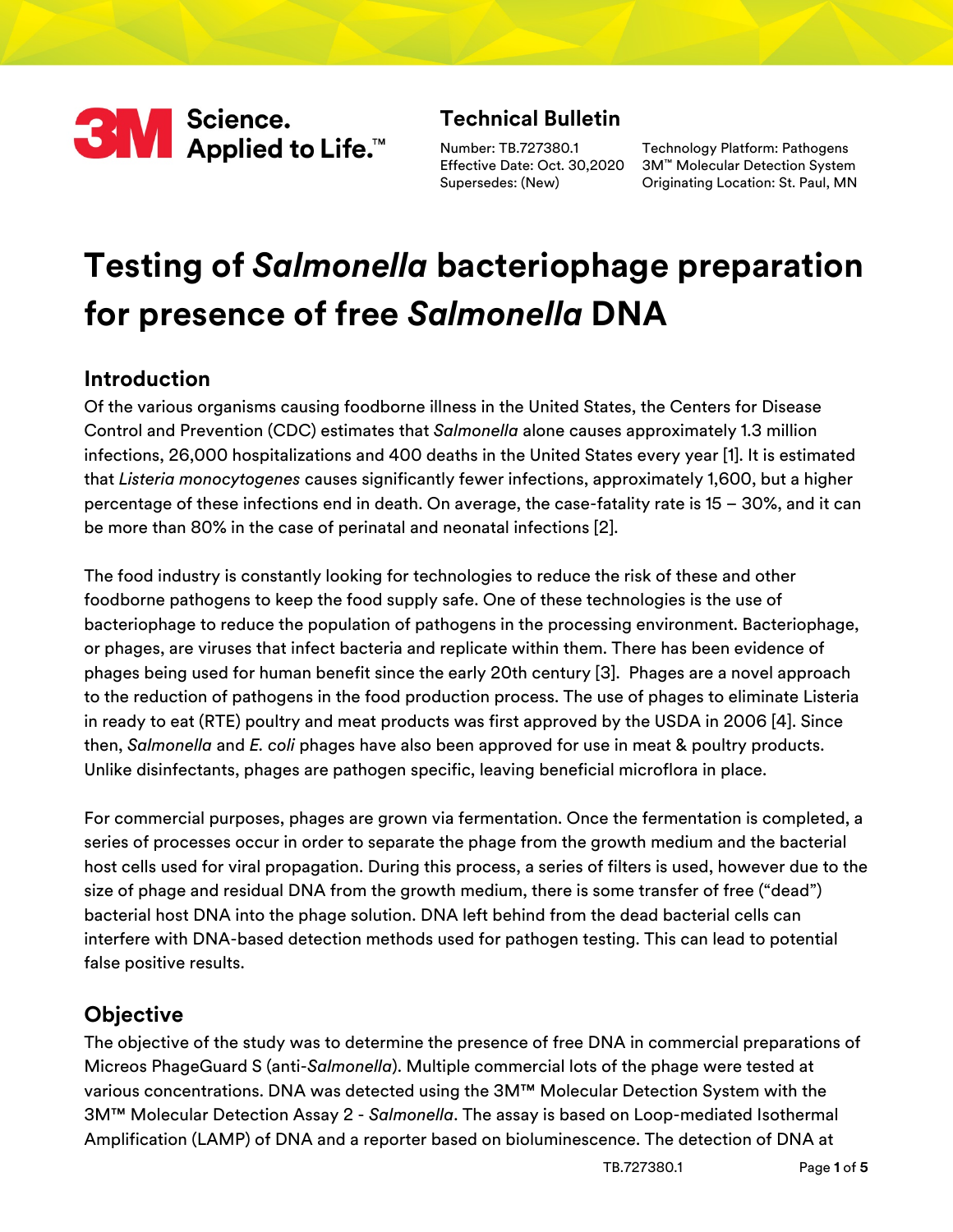different concentrations of the preparation was used to create a probability curve to model the chance of obtaining false positive results when sampling areas that have been treated with these phage preparations.

### **Materials**

Micreos PhageGuard S

Four lots of commercial Micreos PhageGuard S

- Lot A: 19M27-S
- Lot B: 19N05-S
- Lot C: 20A16-S
- Lot D: 19L07a-S

3M Molecular Detection System

- 3M™ Molecular Detection System Instrument (MDS100)
- 3M™ Molecular Detection Assay 2 Salmonella (MDA2SAL96)
- 3M™ Molecular Detection Matrix Control (MDMC96)

Diluent

Bottled drinking water

# **Methods**

Four lots of Micreos PhageGuard S, with different production dates, were diluted in water to achieve the concentrations described in [Table 1.](#page-1-0) From each dilution, 20-µL aliquots were analyzed using the 3M™ Molecular Detection Assay 2 - *Salmonella*, following the instructions for use [[5](#page-4-4)]. Nine replicate samples were tested for each dilution. To ensure that the phage preparation did not interfere with the assay, the 3M™ Molecular Detection Matrix Control was used to analyze selected samples per manufacturer instructions [[6\]](#page-4-5). The probability of detection was calculated in a similar way as described previously [\[7](#page-4-6)].

<span id="page-1-0"></span>

| Table 1. Bacteriophage preparations for the study. |                                              |                                                 |  |  |  |
|----------------------------------------------------|----------------------------------------------|-------------------------------------------------|--|--|--|
| Lot code                                           | <b>Approximate</b><br>concentration (PFU/mL) | <b>Concentration from</b><br>stock solution (%) |  |  |  |
|                                                    | $2.0 \times 10^{11}$                         | 100.0                                           |  |  |  |
| 19M27-S                                            | $2.5 \times 10^{8}$                          | 0.125                                           |  |  |  |
|                                                    | $2.5 \times 10^{7}$                          | 0.012                                           |  |  |  |
| 19N05-S                                            | $2.0 \times 10^{11}$                         | 100.0                                           |  |  |  |
|                                                    | $2.5 \times 10^{8}$                          | 0.125                                           |  |  |  |
|                                                    | $2.5 \times 10^{7}$                          | 0.012                                           |  |  |  |
|                                                    | $2.0 \times 10^{11}$                         | 100.0                                           |  |  |  |
| 20A16-S                                            | $2.5 \times 10^{8}$                          | 0.125                                           |  |  |  |
|                                                    | $2.5 \times 10^{7}$                          | 0.012                                           |  |  |  |
|                                                    | $1.0 \times 10^{11}$                         | 50.00                                           |  |  |  |
|                                                    | $1.0 \times 10^{10}$                         | 5.000                                           |  |  |  |
| 19L07a-S                                           | $2.0 \times 10^{9}$                          | 1.000                                           |  |  |  |
|                                                    | $1.0 \times 10^{9}$                          | 0.500                                           |  |  |  |
|                                                    | $2.0 \times 10^8$                            | 0.100                                           |  |  |  |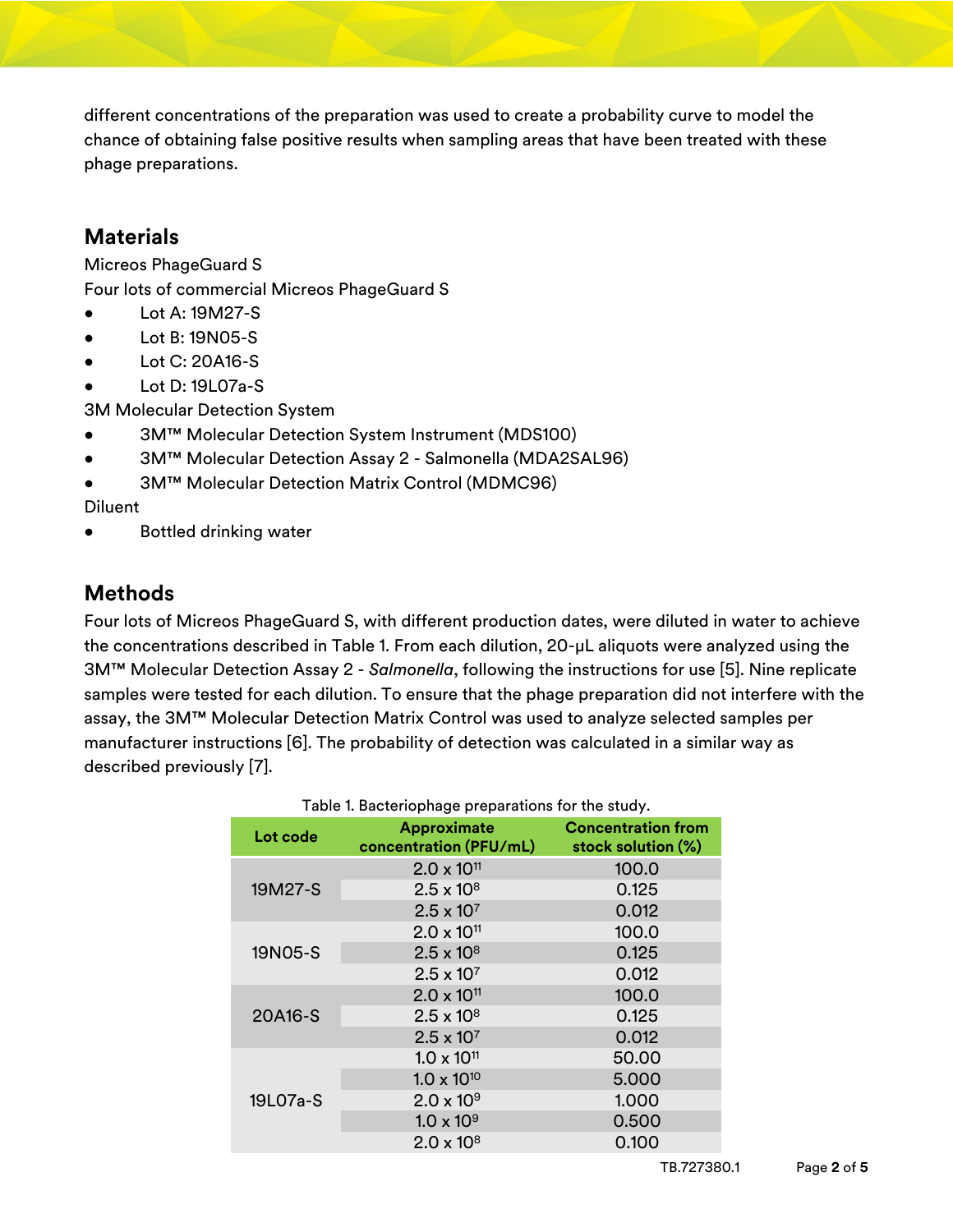#### **Results and Discussion**

Four commercial lots of anti-*Salmonella* bacteriophage were diluted and tested for the presence of *Salmonella* DNA. The number of positives at each phage concentration were compared to the total number of replicates to calculate the percentage (%) positives. The results of these replicates are shown in [Table 2](#page-2-0) and summarized in [Table 3.](#page-3-0) Using the stock concentration, there was no interference with the LAMP-bioluminescent assay as determined with the 3M Molecular Detection Matrix Control. This result demonstrates that the phage preparation does not hinder the DNA amplification and bioluminescent reporter reactions.

All samples of PhageGuard S were positive for *Salmonella* DNA at 50% and 100% strength (1-2 x 10<sup>11</sup> PFU/mL). At a 5% (1 x 10<sup>10</sup> PFU/mL) PhageGuard S concentration, the positive detection rate for *Salmonella* DNA decreased to 50%. At 1% (2 x 10<sup>9</sup> PFU/mL) concentration, the positive rate decreased further to 20%. A further decrease of positives was detected at 1.0  $x10^9$  PFU/mL (0.5%), where only 3 out of 60 replicates (5%) were positive. At a PhageGuard S concentration of 2.5 x10<sup>8</sup> PFU/mL (0.125%), out of 564 replicates across three lots, only 5 samples were positive (0.89%). At 2.0 x10 $^8$  PFU/mL (0.1%), none of the 60 replicates were positive, and at 2.5 x10 $^7$  PFU/mL (0.012%), only one sample was positive out of 564 replicates (0.18%). This last concentration is close to the recommended concentration for applications within a food processing facility. [Figure 1](#page-3-1) shows the probability of detection for the estimated limit of detection.

| Lot<br>designation | <b>Approximate</b><br>concentration<br>(PFU/mL) | <b>Concentration</b><br>from stock<br>solution (%) | <b>Replicates</b> | <b>Positives</b> | %<br><b>Positives</b> |
|--------------------|-------------------------------------------------|----------------------------------------------------|-------------------|------------------|-----------------------|
| 19M27-S            | 2.0x10 <sup>11</sup>                            | 100.0                                              | 3                 | 3                | 100.0                 |
|                    | $2.5 \times 10^8$                               | 0.125                                              | 188               | $\overline{2}$   | 1.1                   |
|                    | $2.5 \times 10^{7}$                             | 0.013                                              | 188               |                  | 0.5                   |
| 19N05-S            | 2.0x10 <sup>11</sup>                            | 100.0                                              | 3                 | 3                | 100.0                 |
|                    | $2.5 \times 10^8$                               | 0.125                                              | 188               | 3                | 1.6                   |
|                    | $2.5 \times 10^{7}$                             | 0.013                                              | 188               | $\overline{0}$   | 0.0                   |
| 20A16-S-S          | 2.0x10 <sup>11</sup>                            | 100.0                                              | 3                 | 3                | 100.0                 |
|                    | $2.5 \times 10^8$                               | 0.125                                              | 188               | $\mathbf 0$      | 0.0                   |
|                    | $2.5 \times 10^{7}$                             | 0.013                                              | 188               | $\Omega$         | 0.0                   |
| 19L07a-S           | $1.0 \times 10^{11}$                            | 50.00                                              | 10                | 10               | 100.0                 |
|                    | $1.0 \times 10^{10}$                            | 5.000                                              | 10                | 5                | 50.0                  |
|                    | $2.0 \times 10^{9}$                             | 1.000                                              | 10                | $\overline{2}$   | 20.0                  |
|                    | $1.0 \times 10^{9}$                             | 0.500                                              | 60                | $\overline{2}$   | 3.0                   |
|                    | $2.0 \times 10^8$                               | 0.100                                              | 60                | $\overline{0}$   | 0.0                   |

<span id="page-2-0"></span>Table 2. Detection of *Salmonella* DNA from four lots of the anti-Salmonella bacteriophage preparation PhageGuard S with 3M Molecular Detection Assay 2- Salmonella.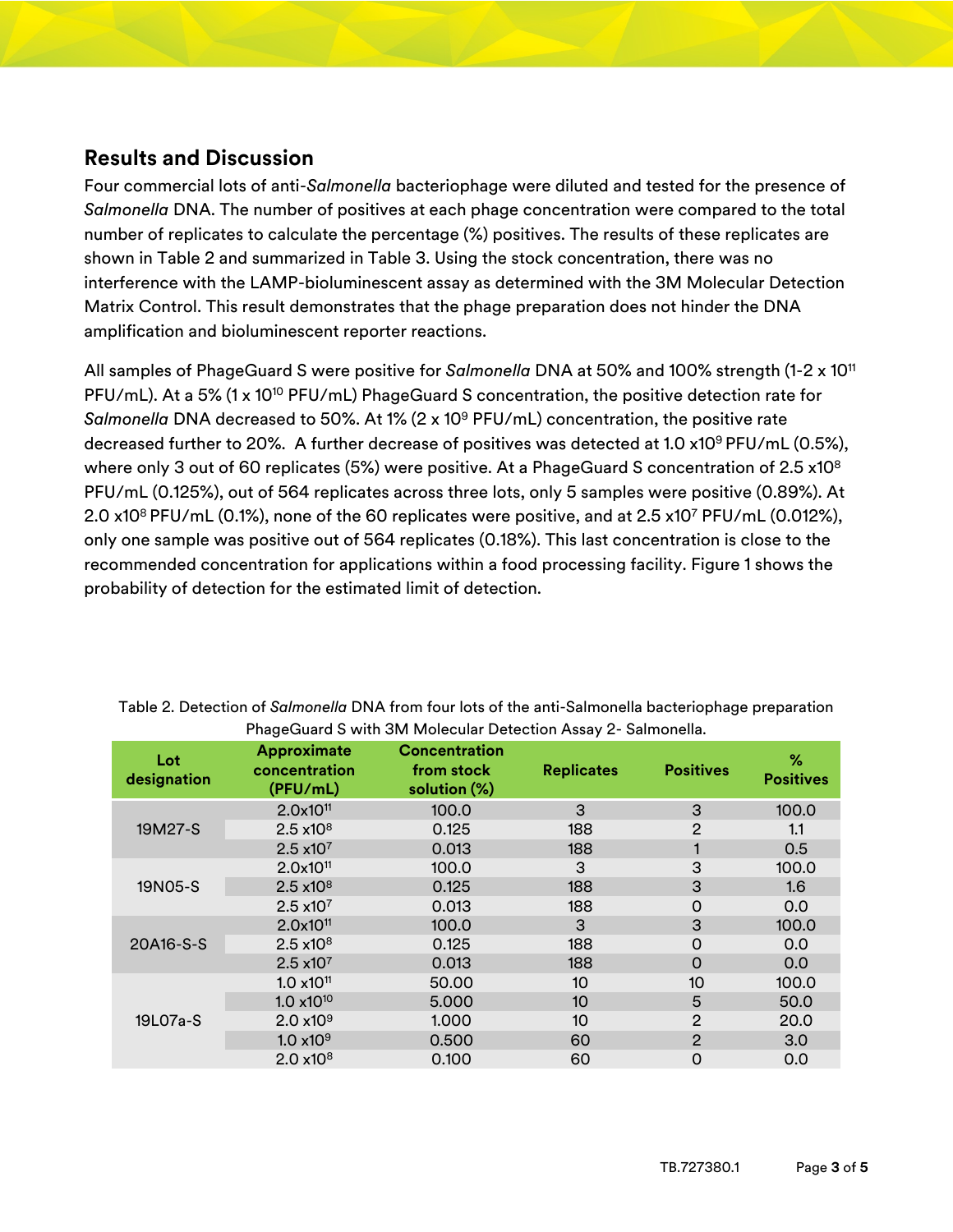<span id="page-3-0"></span>Table 3. Summary of Salmonella DNA detection rate from testing four lots of anti-Salmonella bacteriophage preparation PhageGuard S using 3M Molecular Detection Assay 2- Salmonella

| <b>Concentration</b><br>from stock<br>solution (%) | <b>Approximate</b><br>concentration<br>(PFU/mL) | <b>Replicates</b> | <b>Positives</b> | %<br><b>Positives</b> |
|----------------------------------------------------|-------------------------------------------------|-------------------|------------------|-----------------------|
| 100.0%                                             | 2.0x10 <sup>11</sup>                            | 9                 | 9                | 100.0%                |
| 50.00%                                             | $1.0 \times 10^{11}$                            | 10                | 10               | 100.0%                |
| 5.000%                                             | $1.0 \times 10^{10}$                            | 10                | 5                | 50.0%                 |
| 1.000%                                             | $2.0 \times 10^{9}$                             | 10                | 2                | 20.0%                 |
| 0.500%                                             | $1.0 \times 10^{9}$                             | 60                | 2                | 3.0%                  |
| 0.125%                                             | $2.5 \times 10^8$                               | 564               | 5                | 0.89%                 |
| 0.100%                                             | 2.0 x10 <sup>8</sup>                            | 60                | $\Omega$         | 0.00%                 |
| 0.013%                                             | $2.5 \times 10^7$                               | 564               |                  | 0.18%                 |



<span id="page-3-1"></span>Figure 1. Probability of detection of Salmonella DNA in an anti-*Salmonella* bacteriophage preparation using a DNA-based detection system targeting *Salmonella* spp.